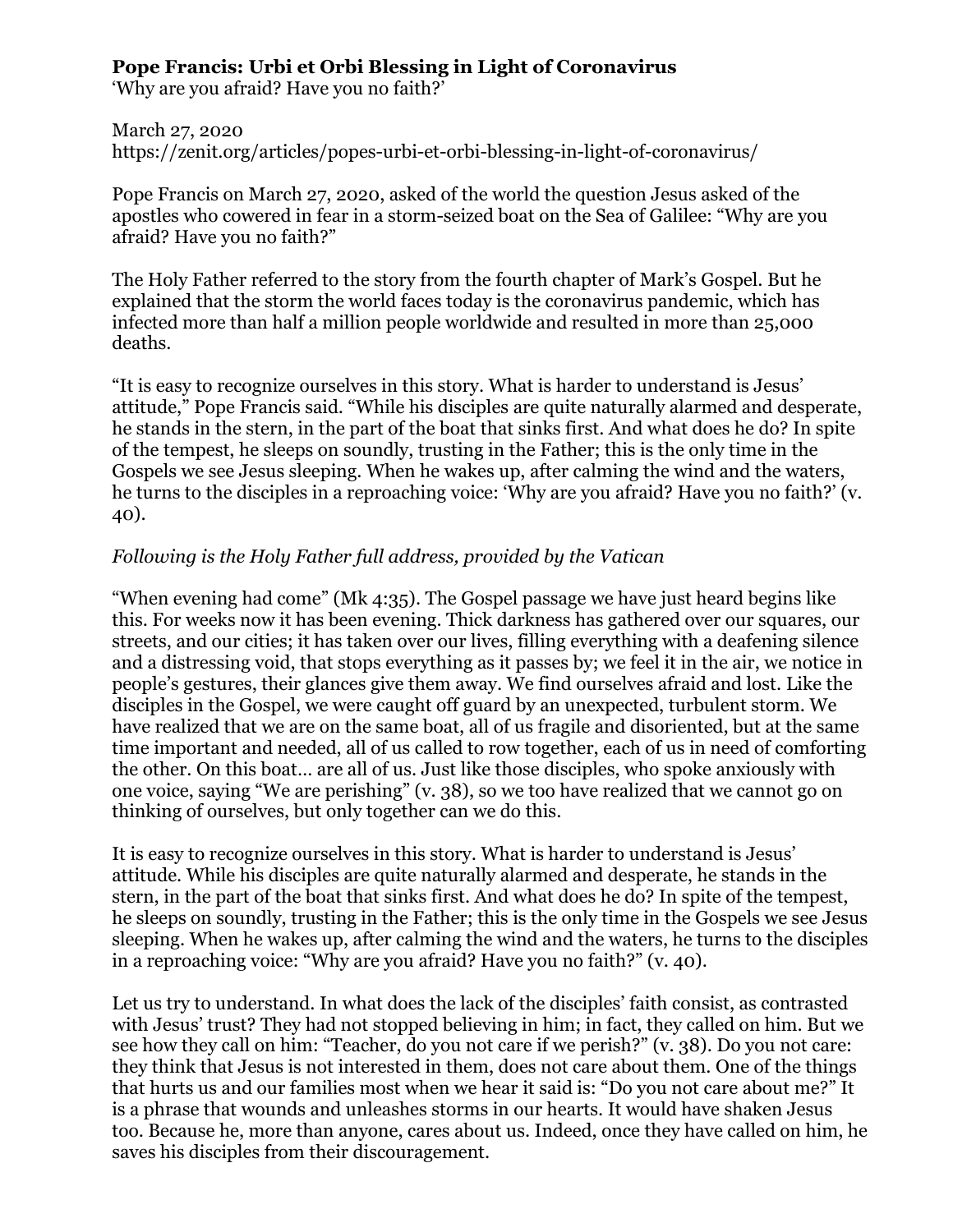The storm exposes our vulnerability and uncovers those false and superfluous certainties around which we have constructed our daily schedules, our projects, our habits, and priorities. It shows us how we have allowed to become dull and feeble the very things that nourish, sustain and strengthen our lives and our communities. The tempest lays bare all our prepackaged ideas and forgetfulness of what nourishes our people's souls; all those attempts that anesthetize us with ways of thinking and acting that supposedly "save" us, but instead prove incapable of putting us in touch with our roots and keeping alive the memory of those who have gone before us. We deprive ourselves of the antibodies we need to confront adversity.

In this storm, the façade of those stereotypes with which we camouflaged our egos, always worrying about our image, has fallen away, uncovering once more that (blessed) common belonging, of which we cannot be deprived: our belonging as brothers and sisters.

"Why are you afraid? Have you no faith?" Lord, your word this evening strikes us and regards us, all of us. In this world, that you love more than we do, we have gone ahead at breakneck speed, feeling powerful and able to do anything. Greedy for profit, we let ourselves get caught up in things, and lured away by haste. We did not stop at your reproach to us, we were not shaken awake by wars or injustice across the world, nor did we listen to the cry of the poor or of our ailing planet. We carried on regardless, thinking we would stay healthy in a world that was sick. Now that we are in a stormy sea, we implore you: "Wake up, Lord!".

"Why are you afraid? Have you no faith?" Lord, you are calling to us, calling us to faith. Which is not so much believing that you exist, but coming to you and trusting in you. This Lent your call reverberates urgently: "Be converted!", "Return to me with all your heart" (Joel 2:12). You are calling on us to seize this time of trial as a time of choosing. It is not the time of your judgment, but of our judgment: a time to choose what matters and what passes away, a time to separate what is necessary from what is not. It is a time to get our lives back on track with regard to you, Lord, and to others. We can look to so many exemplary companions for the journey, who, even though fearful, have reacted by giving their lives. This is the force of the Spirit poured out and fashioned in courageous and generous self-denial. It is the life in the Spirit that can redeem, value and demonstrate how our lives are woven together and sustained by ordinary people – often forgotten people – who do not appear in newspaper and magazine headlines nor on the grand catwalks of the latest show, but who without any doubt are in these very days writing the decisive events of our time: doctors, nurses, supermarket employees, cleaners, caregivers, providers of transport, law and order forces, volunteers, priests, religious men and women and so very many others who have understood that no one reaches salvation by themselves. In the face of so much suffering, where the authentic development of our peoples is assessed, we experience the priestly prayer of Jesus: "That they may all be one" (Jn 17:21). How many people every day are exercising patience and offering hope, taking care to sow not panic but a shared responsibility. How many fathers, mothers, grandparents, and teachers are showing our children, in small everyday gestures, how to face up to and navigate a crisis by adjusting their routines, lifting their gaze and fostering prayer. How many are praying, offering and interceding for the good of all. Prayer and quiet service: these are our victorious weapons.

"Why are you afraid? Have you no faith"? Faith begins when we realize we are in need of salvation. We are not self-sufficient; by ourselves, we founder: we need the Lord like ancient navigators needed the stars. Let us invite Jesus into the boats of our lives. Let us hand over our fears to him so that he can conquer them. Like the disciples, we will experience that with him on board there will be no shipwreck. Because this is God's strength: turning to the